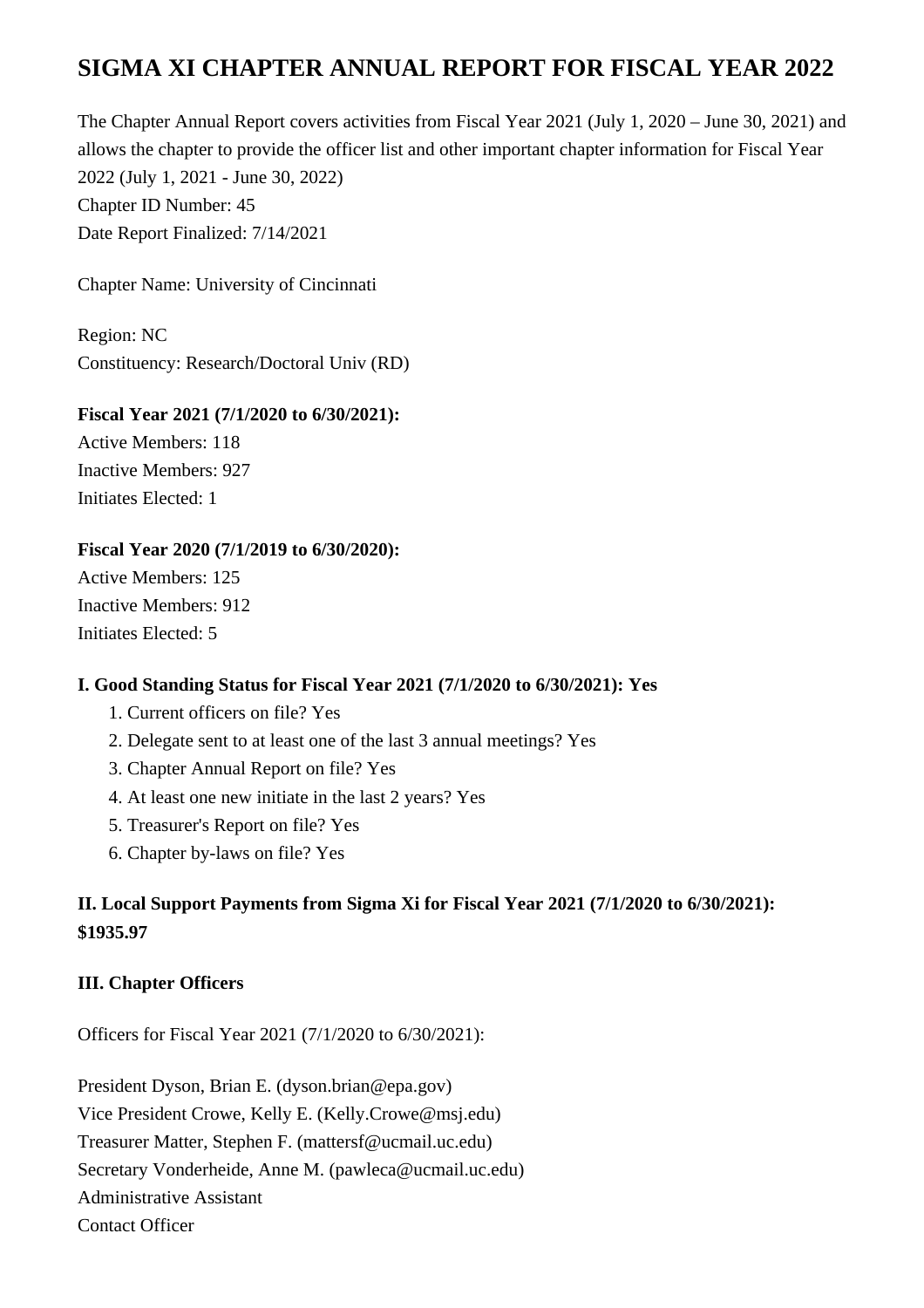Officers for Fiscal Year 2022 (7/1/2021 to 6/30/2022):

President Crowe, Kelly E. (Kelly.Crowe@msj.edu) Vice President Cuppoletti, John (john.cuppoletti@uc.edu) Treasurer Matter, Stephen F. (mattersf@ucmail.uc.edu) Secretary Vonderheide, Anne M. (pawleca@ucmail.uc.edu) Administrative Assistant Contact Officer Haworth, Kevin J. (hawortkn@ucmail.uc.edu)

### **IV. Delegate for Upcoming Annual Meeting**

To remain in good standing, the chapter must send a delegate to at least one Annual Meeting every 3 years.

Date the chapter last had representation at the Sigma Xi Annual Meeting: 9/24/2020 Delegate: Crowe, Kelly E.

## **V. Chapter Operations**

Identified new chapter leaders? Yes Developed a chapter leader succession plan? Yes Increased the number of members involved in or attending chapter activities? Yes Reached out to inactive chapter members? Yes Nominated new faculty, researchers or institutional leaders for Sigma Xi membership? Yes Sent a student to the Sigma Xi Annual Meeting and Student Research Conference? No Had a student involved in the Student Research Showcase? No Communicated with chapter members via the Sigma Xi online chapter community? Yes Communicated with chapter members via an electronic newsletter? Yes Chapter mentored another chapter? No Chapter worked with high school students? No

## **VI. Chapter Activities**

Would you like to self-nominate the chapter for a chapter award? Yes

**Activity Type:** Chapter Annual Meeting **Name of Activity:** UC Sigma Xi Fall Mixer **Activity Date:** 10/22/2020

**Activity Details:** The fall mixer was a virtual event due to the COVID-19 pandemic. It included a formal welcome by our chapter leadership, recognition of new members, and recognition of national GIAR Awardees. The central activity was introduction of, and presentations by, our Chapter's graduate awardees, who received our Chapter's GIAR awards the previous spring. The following graduate students presented: Megan Corcoran, Graduate Student, Geology, Christopher Holmes, Graduate Student, Biological Sciences, Zheng Yuan, Graduate Student, Chemical Engineering. The event concluded with mixer social time.

**Activity Was:** Created and organized by chapter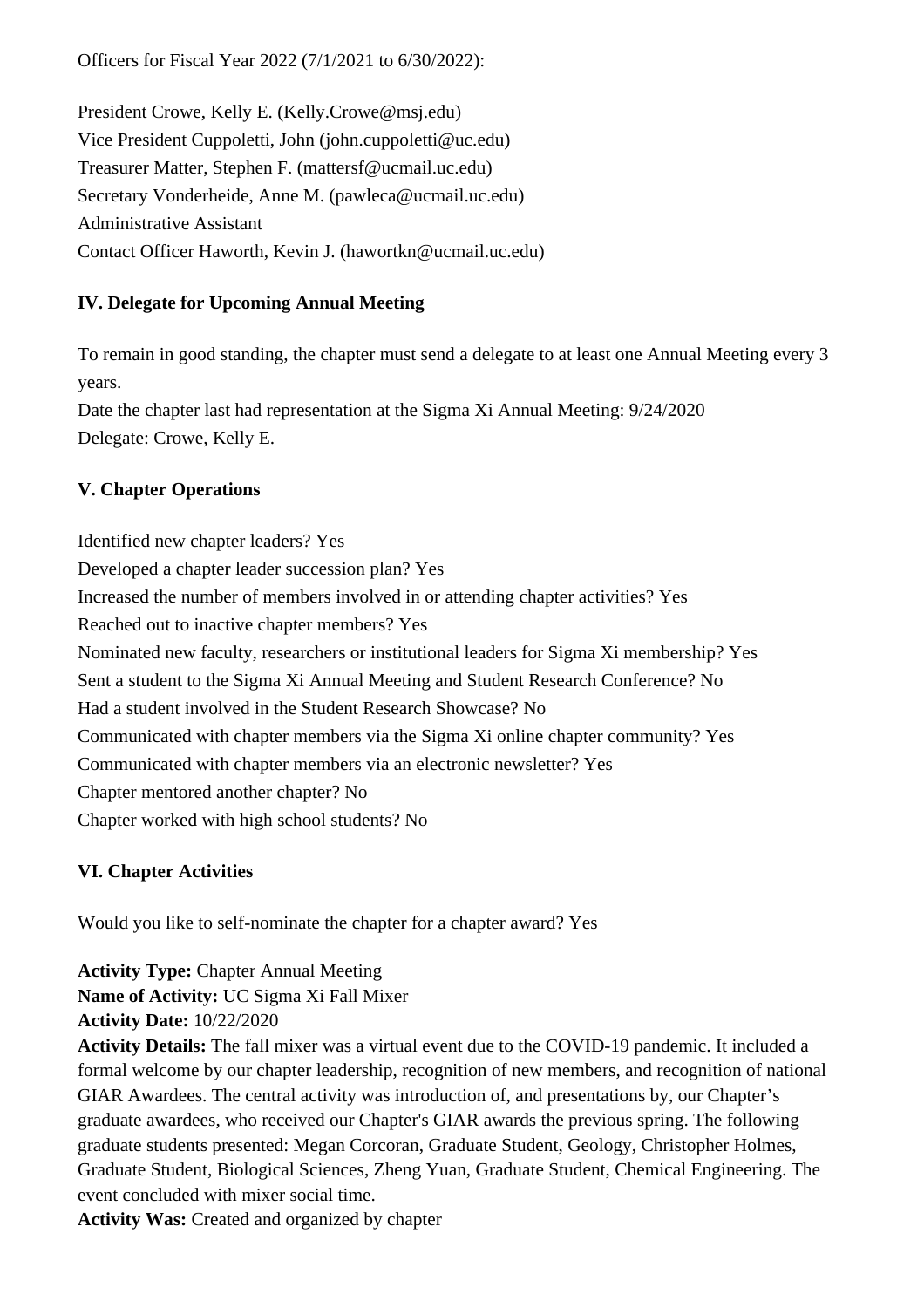**Activity Participation:** 32 **Activity Participation Percentage:** 75 **Activity Years Occurring:** Continuing **Activity Chapter Health:** This event is one of the regular activities that brings our members together and also serves as a membership recruitment event. **Activity Share Details:** Yes **Activity Target Audience:** Undergraduates, Graduates, Professionals, Members **Activity Modified Date:** 7/14/2021 **Activity Type:** Chapter Networking Event **Name of Activity:** UC Sigma Xi Spring Mixer **Activity Date:** 3/18/2021 **Activity Details:** This event was conducted virtually due to the COVID-19 pandemic. After a formal welcome from chapter leadership, we acknowledged our 2021 GIAR winners (who will give presentations on their research at the 2021 Fall Mixer). We also had a lecture from our 2020 Young Investigator Awardee, Kevin Haworth **Activity Was:** Created and organized by chapter **Activity Participation:** 26 **Activity Participation Percentage:** 75 **Activity Years Occurring:** Continuing **Activity Chapter Health:** The event allows us to bring together members and recognize outstanding contributions of both members and non-members. Also used the event for recruitment **Activity Share Details:** Yes **Activity Target Audience:** Undergraduates, Graduates, Professionals, Members

**Activity Modified Date:** 7/14/2021

**Activity Type:** Grants-in-Aid of Research

**Name of Activity:** Grant-in-Aid of Research Award

**Activity Date:** 2/6/2021

**Activity Details:** The UC Sigma Xi Chapter accepts applications from full-time matriculated undergraduate and graduate students for Grants-in-Aid of Research in all areas of science and engineering. Three to four awards are made annually. Students use their funding for travel expenses to and from research sites, to present research results at a national science or engineering meeting, or for purchase of consumable research materials and supplies or non-standard laboratory equipment necessary to complete a specific research project. Funds are not used for stipends or salaries. Recipients must be a full-time UC student, but are not required to be an Associate Member of Sigma Xi at the time of application, although each recipient's primary faculty research project mentor must be an active (dues-paying) Full Member of Sigma Xi (National and UC Chapter). Applicants are encouraged to apply for Associate Membership in Sigma Xi under the sponsorship of a Full Member and awardees receive a free year of membership as part of their award. Our Chapter can afford awards up to \$2,000 thanks to financial support from the UC Office of Research and the UC Graduate School. **Activity Was:** Co-sponsored

**Activity Participation:** 12

**Activity Participation Percentage:** 50

**Activity Years Occurring:** Continuing

**Activity Chapter Health:** The GIAR is vital to the chapter not just because it serves our mission, but the award enables us to have speakers (the awardees) for our Fall Mixer Event.

**Activity Share Details:** Yes